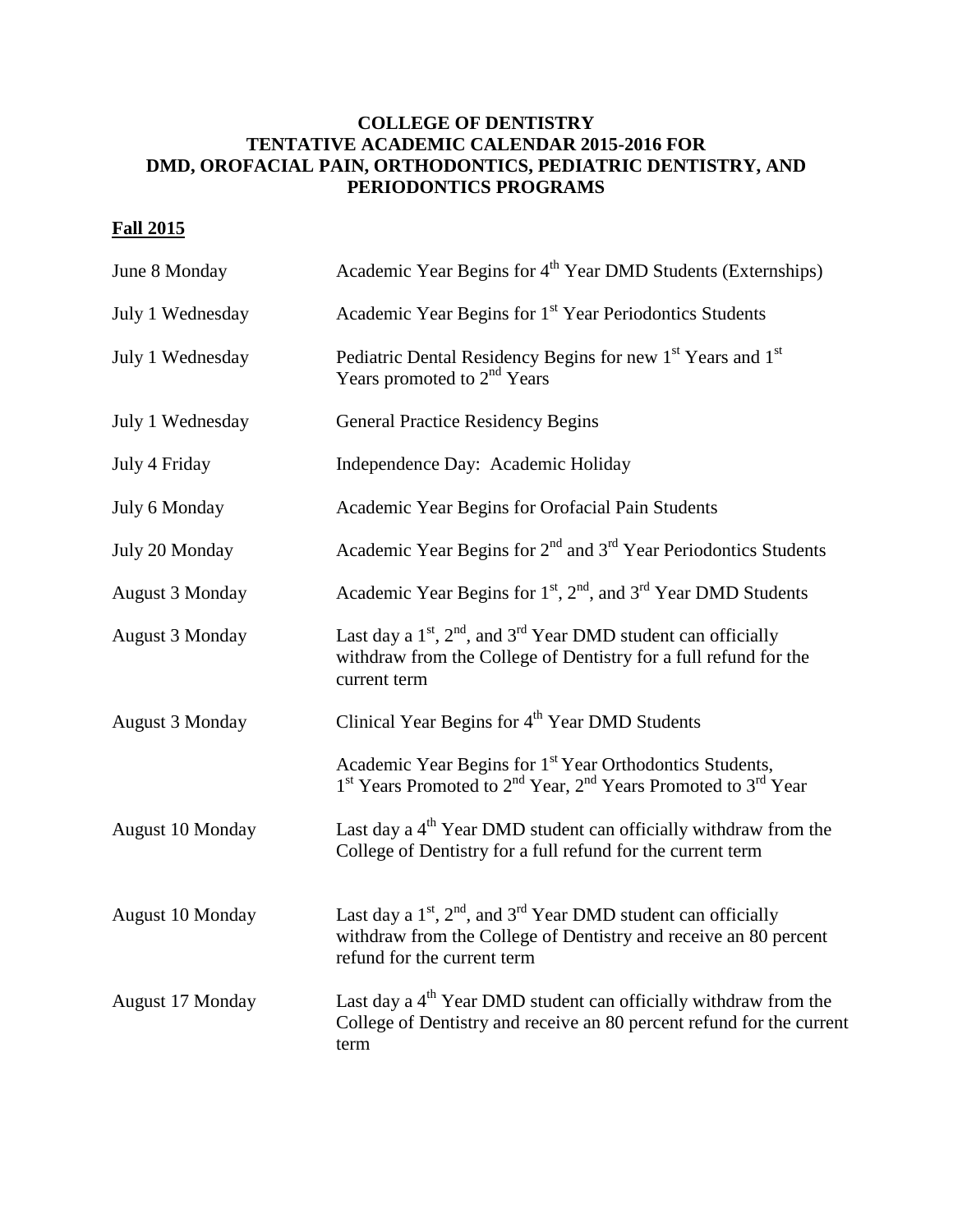| September 7 Monday                   | Labor Day: Academic Holiday                                                                                                                                            |
|--------------------------------------|------------------------------------------------------------------------------------------------------------------------------------------------------------------------|
| September 8 Tuesday                  | Last day a $1st$ , $2nd$ , and $3rd$ Year DMD student can officially<br>withdraw from the College of Dentistry and receive a 50 percent<br>refund for the current term |
| September 8 Tuesday                  | Last day a $4th$ Year DMD student can officially withdraw from the College<br>of Dentistry and receive a 50 percent refund for the current term                        |
| November 26, 27<br>Thursday & Friday | Thanksgiving Holidays: Academic Holidays                                                                                                                               |
| December (TBD)                       | Winter Break Begins After Last Class or Clinic for DMD,<br>Orthodontics, and Periodontics Students                                                                     |
| December (TBD)                       | Winter Break Begins for 2 <sup>nd</sup> Year Pediatric Dentistry Residents                                                                                             |
| December 18 Friday                   | Winter Break begins for Orofacial Pain Students                                                                                                                        |
| December                             | 1 <sup>st</sup> Year Pediatric Dentistry Residents May Use Bonus Days for<br>Winter Break if Clinic is Covered Adequately                                              |

## **Spring 2016**

| January 4 Monday   | Classes/Clinics Resume for All Students/Residents: DMD,<br>Orofacial Pain, *Pediatric Dentistry*, Orthodontics, and<br>Periodontics                                             |
|--------------------|---------------------------------------------------------------------------------------------------------------------------------------------------------------------------------|
| January 4 Monday   | Last day a $1st$ , $2nd$ , $3rd$ , and $4th$ year DMD student can officially<br>withdraw from the College of Dentistry for a full refund for the<br>current term                |
| January 11 Monday  | Last day a $1st$ , $2nd$ , $3rd$ , and $4th$ year DMD student can officially<br>withdraw from the College of Dentistry and receive an 80 percent<br>refund for the current term |
| January 29 Friday  | Last day a DMD student can officially withdraw from the College<br>of Dentistry and receive a 50 percent refund for the current term                                            |
| January 18, Monday | Martin Luther King, Jr. Birthday Observed: Academic Holiday                                                                                                                     |